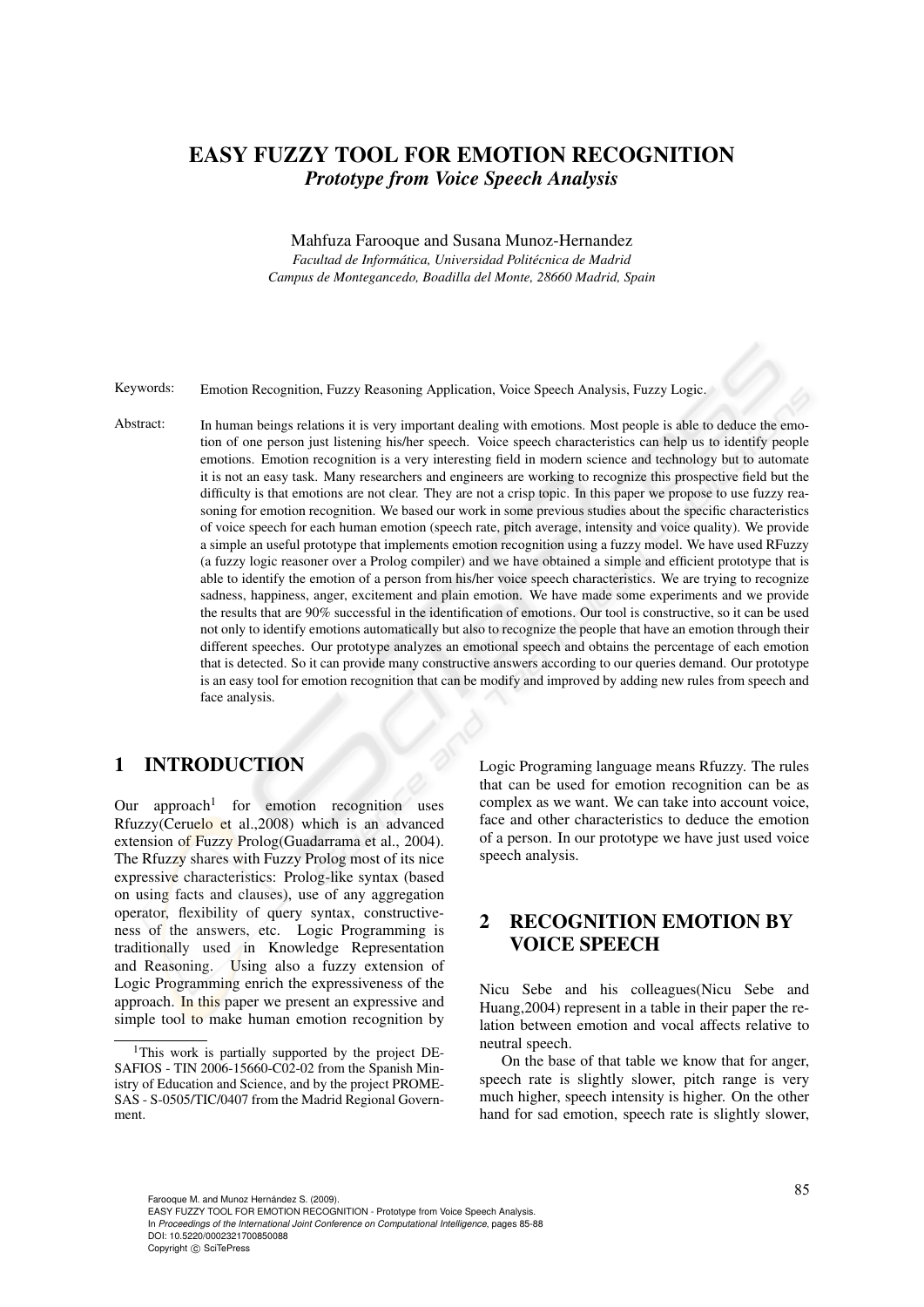pitch average is also slower, intensity lower. Speech rate is faster or slower for happiness, pitch average is much higher and intensity is higher and so on for other emotions. Speech characteristics that are commonly used in emotion recognition can be grouped into three different categories. The first one includes frequency characteristics (for example a pitch and pitch-derived measures) which are related to voiced speech generation mechanism and vocal tract formation. The second group contains various energy descriptors that are related to speech production processes (such as mean or standard deviation of energy of an utterance). The third group comprises temporal features, which are related to behavioral speech production processes (such as utterance duration, pauses)(Jaroslaw Cichosz). It can be seen that this studies are using fuzzy concepts (slower, higher, faster, etc.) to characterize voice speech with respect to the different emotions. So it is strait forward to use a fuzzy approach to represent this model. Jawarkar (Jawarkar and Fiete, 2007) tried to emotion recognition by Fuzzy Min-Max using neural classifier. On the base of the previous works and observing different measurements we selected just the three most representative characteristics: speech intensity, time difference between voiced and unvoiced speech, and time duration of each voiced speech. These are the variables that we have used in our prototype to analyze voice speech in order to improve emotion recognition.



Figure 1: Fuzzy presentation of different emotions on the base of speech intensity.

# 3 METHODOLOGY

In our approach we try to identify emotion on the base of human speech. For this reason,we follow some systematic steps. Figure 2 shows the methodology that we have followed.

First of all we record some speeches of both female and male where the system used channel 2, 16 bit as bit depth and 44100hz for frequency. Then we synthesize voice record. To recognize emotional speech, we have taken average of speech intensity, the time difference between voiced and unvoiced speech



Figure 2: Methodology emotion recognition.

and the duration of each word of a speech. On the base of these three results we characterize different speeches. We have got different values according to the emotional speech from the recorded speeches of different people. Fuzzy functions (as the ones represented at Figure 1) that can be defined for these three variables which we consider can be defined using the bounds shows at Table 1.

Table 1: Bound measurements according to different emotions.

|         | Intensity      | Difference             | Interval     |
|---------|----------------|------------------------|--------------|
| Emotion | (db)           | (ms) between           | (ms) voiced  |
|         |                | each word              | and unvoiced |
| Sad     | $-12$ to $-16$ | 70 to 105              | 80 to 350    |
| Anger   | $-2$ to $-6$   | 90 to $2\overline{50}$ | 90 to 300    |
| Normal  | $-8$ to $-16$  | $40$ to $60$           | 100 to 200   |
| Happy   | $-7$ to $-10$  | 40 to 70               | 90 to 200    |
| Excited | $-1$ to $-6$   | 90 to 200              | 95 to 200    |

From these crisp values we obtain fuzzy function definitions. In Figure 2 we show how it is done. After obtaining the truth value function of all emotional speeches,we concern on the interval between voiced and unvoiced speeches and time difference between each word. According to our experiment, we see that if people are sad then the time interval is more than other emotions and the time differences between each word is also long. Both measurements of time are measured by milliseconds (ms). On the other hand when people are anger and excited, then both time difference and time interval of speech are short comparing to other emotional speech. For normal speech we have seen that the value of three parameters is average. There is another important thing and that is the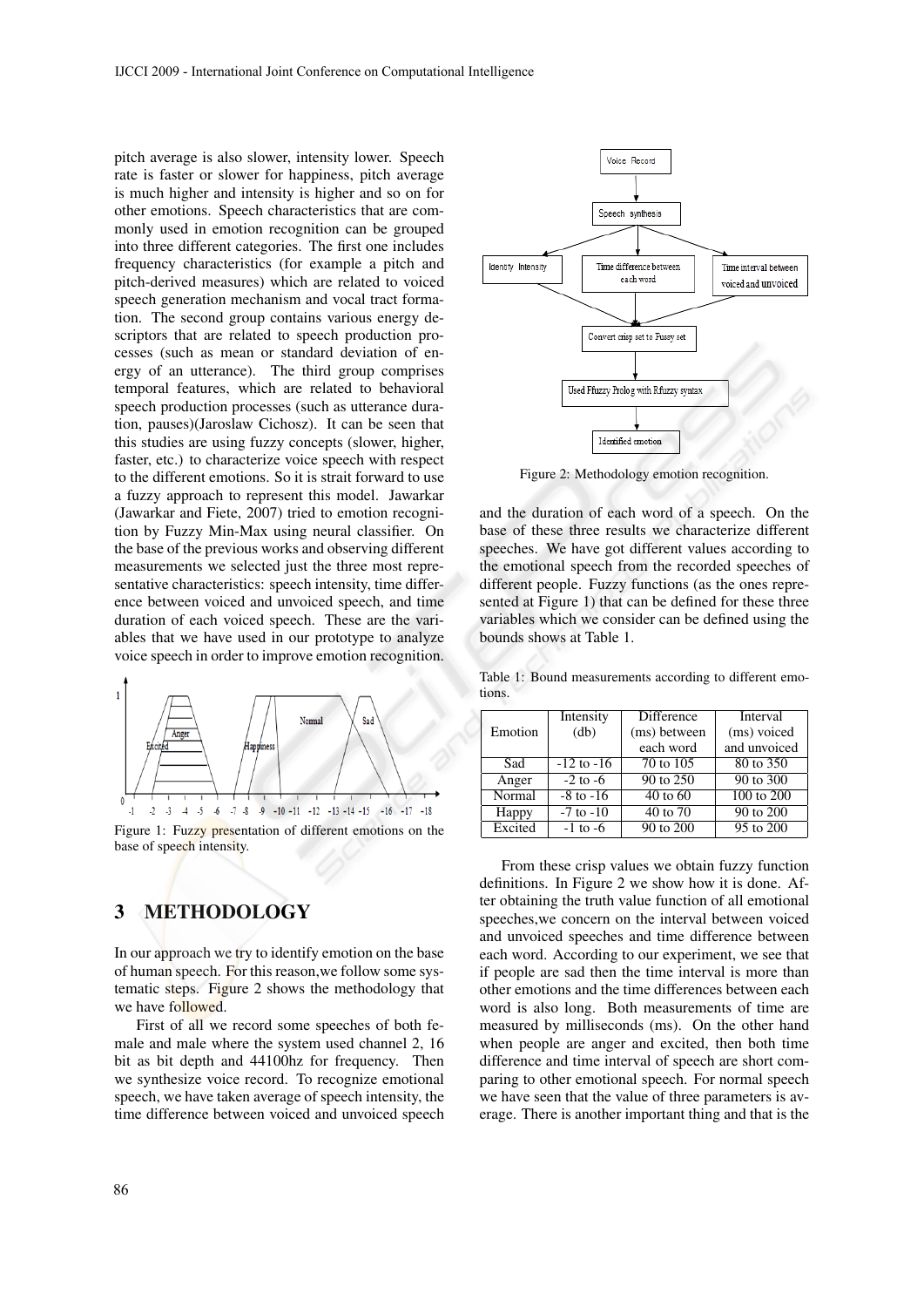value of anger and excitement are very close but far from the values of other emotions.

#### 4 EXPERIMENTAL RESULTS

In our experiment, first we record some speeches from different emotions of people. In this case we have taken records of cartoon characters from Internet where Bambi was in sad mood, Shaggy and the Beast were anger, Mickey was in happy mood, and Pocahontas was normal (in plane mood). According to these speeches, we calculate the crisp value of speech intensity, time differences between each word, time interval between voiced and unvoiced speech. Depending on these values, we converted the crisp values to fuzzy values to recognize different emotions.

We store the calculated crisp value of speech intensity of each person which we get from recorded voice.According to this record we see that the speech intensity of Bambi is 14db, Shaggy's is 12db, Beast's is 2db, Pocahontas' is 8db and Mickey's is 6db.

After more synthesis from the recorded speeches we store the crisp values of time differences between each word and the time interval between voiced and unvoiced speech which is measured in milliseconds(ms) according to each person. Here we see that the time difference between each word of Bambi is 250ms, Shaggy's is 43ms, Beast's is 70ms, Pocahontas's is 40ms, and Mickey's time difference between each word is 50ms.

In the same way we store the time interval between voiced and unvoiced speech of Bambi is 250ms,interval of Shaggy's speeches is 90ms, Beast is 80ms,Pocahontas is 150ms,and Mickey's time interval of voiced and unvoiced speech is 90ms.

Our prototype let us to ask any kind of query. As for example we are able to ask who is in a particular emotion, how much intense in someone's emotion, if a person has a specific emotion or not at all, etc. Suppose if we want to know about who is sad, we can write that query as:

```
? - sad(X, 1).
```
Here X represent the person's name and 1 is the truth value of sadness of X. So, it is asking for the possibles values of  $X$  that provide a truth value of sadness of 100%. We get the result according to our database as:

 $X = \text{hamhi}$ 

If we want to know who is not sad, then we need to write our query as:

 $? -$  sad(X,0).

where the truth value 0 represents the equivalent of 'not at all'. So, we are asking for the people that is not sad at all. We get three results in this case:

X = beast ; X = pocahontas ; X = mickey

Beside these an interesting advantage of our approach is that we can qualify the query. We can constraint the truth value. For example, asking for the people that is "very" sad, with a sadness over the 70% for example. The query for this consult is:

```
?- sad(X, Y), Y > 0.7.
```
where the truth value Y represents how sad a person and X represent the name of the person. We will get the answer:

```
X =bambi,
Y = 1
```
On the same way if we interest to make a negative query to know who is a little sad but not with absence of sadness we can constraint the truth value as:

 $sad(X, Y), Y > 0.4, Y < 0.0$ .

Then our answer will be:

$$
X = \text{shaggy},
$$
  

$$
Y = 0.2
$$

We can check direct statements. For example, we can check that Mickey is not sad at all.In this case answer is affirmative because it is true.

```
?- sad(mickey,0).
Yes
```
We can query the database to consult the state of sadness of the people of the database:

```
? - sad(X, Y).
```
We obtain truth value of sadness emotion for all people included in the database:

 $X =$  bambi,  $Y = 1$ ;  $X =$  shaggy,  $Y = 0.3$ ;  $X = \text{beast}, Y = 0;$  $X = pocahontas, Y = 0;$  $X =$  mickey,  $Y = 0$ 

We can say that our approach let us to model speech characteristics in an easy and crisp way and also let as represent fuzzy functions related to the perception of this characteristics for different emotions. So, we do not only provide emotion recognition but also we let the user to make any kind of expressive queries receiving constructive answers.